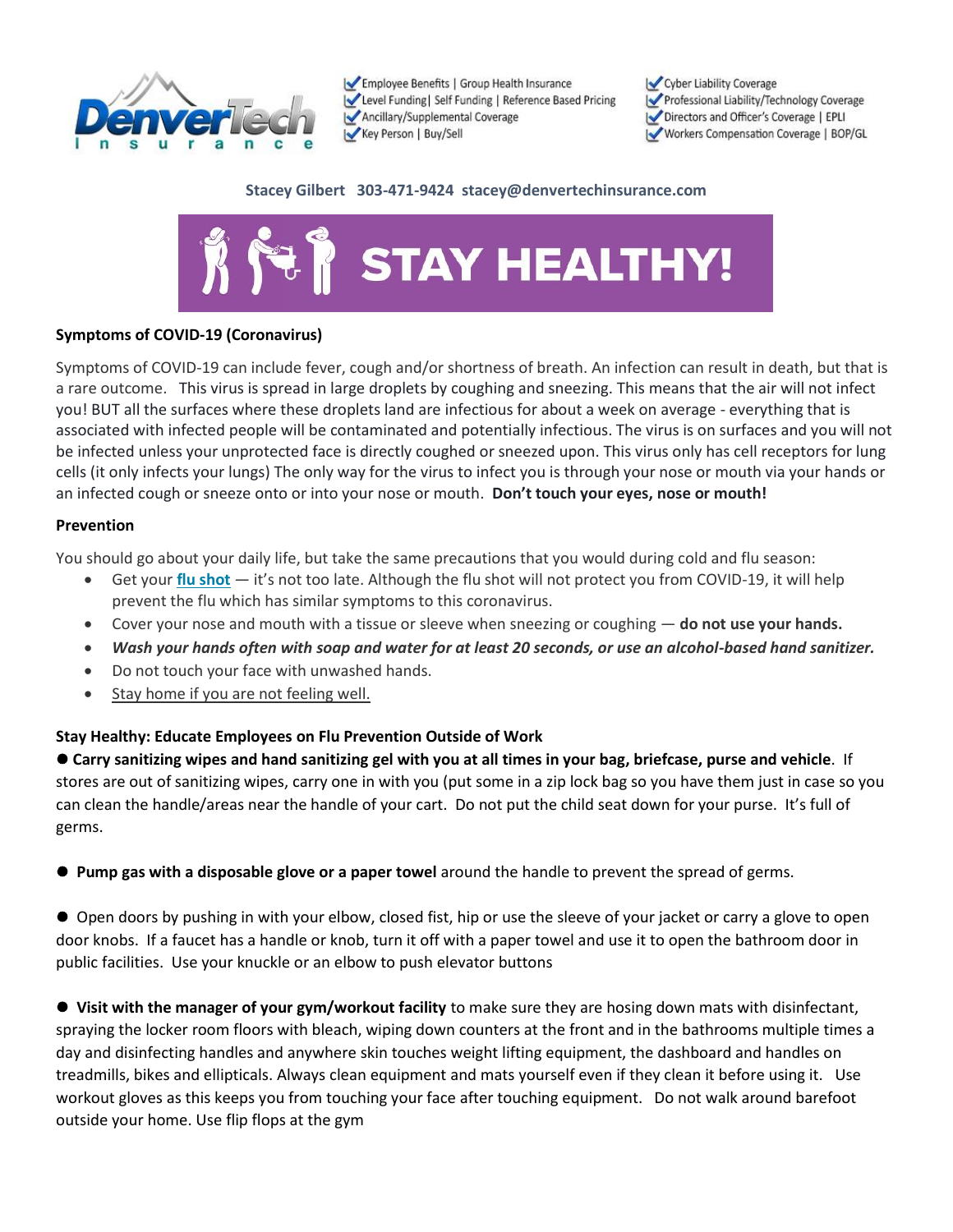⚫ **Travel:** Employees who must travel should **carry sanitizing wipes and immediately wipe down** the top and bottom of the tray table, knob and screen along with the arms to the chair and the headrest on planes, trains and buses.

⚫ **Visit with your child's school or daycare center** about their methods of disinfection

⚫ **Shower daily when you get home to get rid of any germs you may have collected during the day.** Use a nail brush to get to the dirt and germs under your nails. Disinfect counters, tables, knobs, bathrooms. Clean linens weekly or more

⚫ **Places of Worship**: Visit with your church, synagogue or mosque about COVID 19/Flu7 preparedness: **NO HANDSHAKING**! Give the gift of peace, welcome or meeting someone new with a "Nice to Meet You", steeple hands with a slight bow forward or fist bump. Do not do a hand holding chain through the facility to pray. Just bow heads in prayer. No hand holding or handshaking. Disinfecting should be no different than a workplace for all seating, classrooms, hand railing and bathrooms. The community "cup" must stop for now. All communion servers must handle only after washing hands and hand sanitizer, they must wear gloves to hand out any pieces of bread. Juice or wine must go in the thumb sized cups. If you are sick or are immune compromised do not go. Stay at home and worship online and make sure you don't forget to tithe online or by mail.

⚫ **Busy Fast Food locations, Starbucks and Food Courts**-Use handwipes on the table where you sit. Ask for straws or bring your own for all restaurants using non disposable cups/glasses.

⚫ **Credit card purchases and signing with electronic pens-** Anything you touch, use hand sanitizer immediately after.

⚫ **Home Preparedness-PREPARE NOW. There is already a run on supplies.** It's estimated that **40-70% of the population** may be exposed to the coronavirus in the next year. *If you are diagnosed, you will immediately be told to self-quarantine*. **This means you go directly home and no shopping, so you don't infect someone else.** It's important to start buying supplies in advance of things you will need in case you are quarantined for two to three weeks. If you are a family, the whole family may be sick. Purchase enough toilet paper, Kleenex, latex gloves, disinfectant, rice, beans, oatmeal, crackers, dry mixes, canned goods, canned soups, bottled water, bottled juice, Gatorade, etc. so you have a supply on hand.

**Medications:** Make sure you have a 2-3 week supply of cold medicines (the heavy duty stuff behind the pharmacists counter), Mucinex, zinc lozenges and a large bottle of Acetaminophen. If you have health conditions, make sure you have an additional 2 week to one month supply of whatever you need in case you are quarantined along with Listerine, toothbrushes (to replace the infected ones) Purchase hand sanitizer, sanitizing wipes and face masks as you find them in the store.

**Telemedicine:** If your health plan has telemedicine, make sure to add the app to your phone and set it up with your member ID so it's ready to go when you feel sick. Many plans offer **FREE or low copay visit 24/7/365** and you should do this FIRST before going to your PCP if you think you have coronavirus or flu so you don't infect folks in your PCP's office. Rx can be called in your pharmacy with pick up by a friend or relative and dropped on your front porch.

If you are a "cash" person, now is the time to get a credit card and paypal account set up so you can order items online including groceries for pickup. Some groceries are now allowing you to order and the can load the back of your vehicle.

## **Workplace Preparedness**

## **No Handshaking!**

**Do not shake other people's hands and try to avoid contact with doorknobs/handles, elevator buttons as well as pens and other belongings from other people.** Switch your greeting to a big smile, fist bumps, elbow bumps, hat tips and simple nods. Use hand gel immediately after touching anything used by others including the serving utensils in a cafeteria or conference buffet. Touch buttons with elbow or knuckle. Anything you touch, use hand sanitizer immediately after.

**Simple ways to prevent the spread of COVID-19 in your workplace** The low-cost measures below will help prevent the spread of infections in your workplace, such as colds, flu and stomach bugs, and protect your customers, contractors and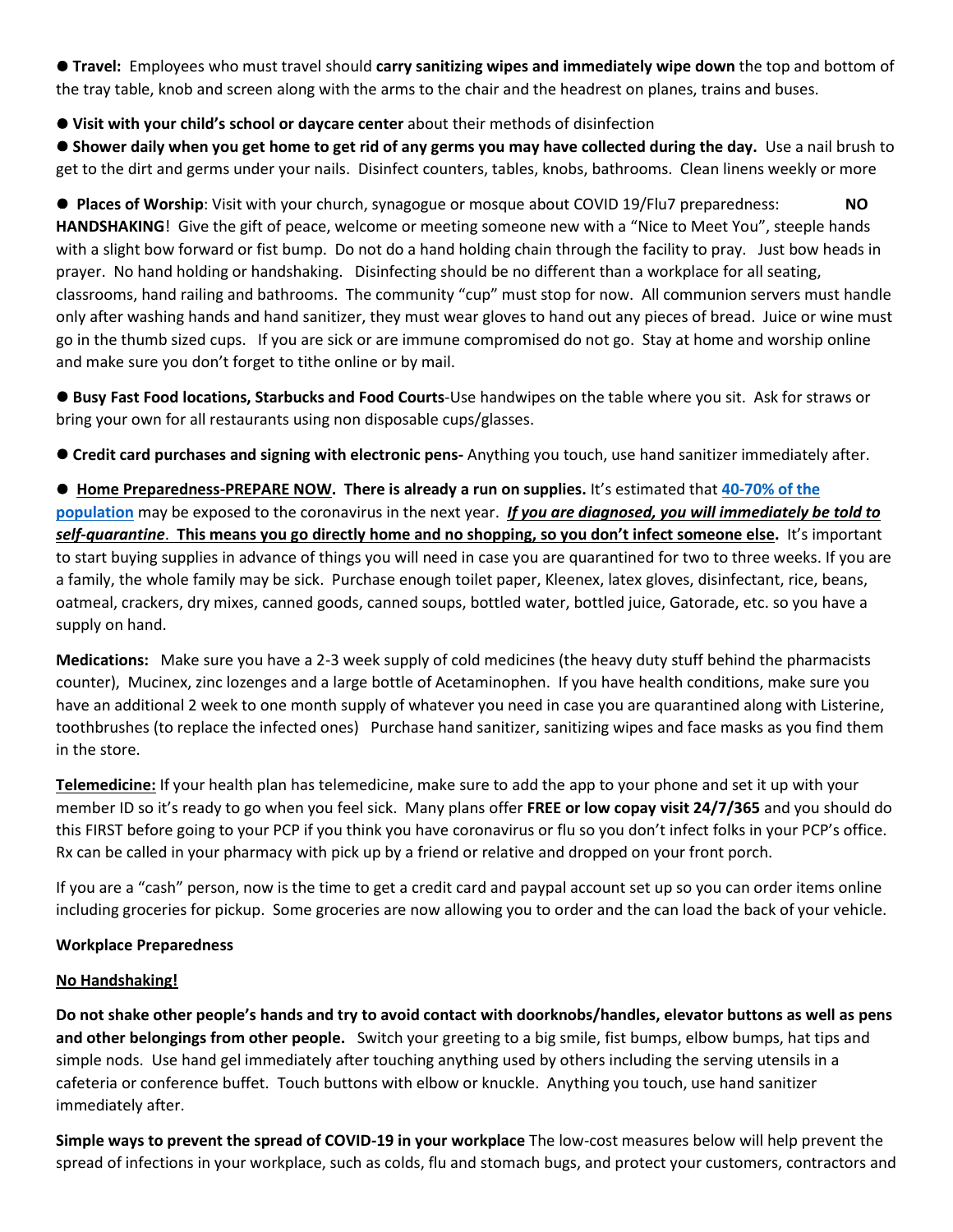employees. Employers should start doing these things now, even if COVID-19 has not arrived in the communities where they operate. They can already reduce working days lost due to illness and stop or slow the spread of COVID-19 if it arrives at one of your workplaces.

## • **Make sure your workplaces are clean and hygienic**

 o Surfaces (e.g. desks, counters and tables) and objects (e.g. telephones, keyboards, door handles, knobs, etc) need to be wiped with disinfectant regularly

 o Why? Because contamination on surfaces touched by employees and customers is one of the main ways that COVID-19 spreads 27 February 2020, Version 1.4

• Promote regular and thorough hand-washing by employees, contractors and customers

 o Put sanitizing hand rub dispensers in prominent places around the workplace. Make sure these dispensers are regularly refilled o Display posters promoting hand-washing

 o Display posters promoting hand-washing – ask your local public health authority for these or look on www.WHO.int.

 o Combine this with other communication measures such as offering guidance from occupational health and safety officers, briefings at meetings and information on the intranet to promote hand-washing, use of hand sanitizer and no handshaking

 o Make sure that staff, contractors and customers have access to places where they can wash their hands with soap and water

o Why? Because washing kills the virus on your hands and prevents the spread of COVID19

⚫ Brief your employees, contractors and customers that if COVID-19 starts spreading in your community anyone with even a mild cough or low-grade fever (37.3 C/99.1F or more) needs to stay at home. They should also stay home (or work from home) if they have had to take simple medications, such acetaminophen, ibuprofen or aspirin, which may mask symptoms of infection

 o Keep communicating and promoting the message that people need to stay at home even if they have just mild symptoms of COVID-19.

 o Display posters with this message in your workplaces. Combine this with other communication channels commonly used in your organization or business.

 o Your occupational health services, local public health authority or other partners may have developed o Make clear to employees that they will be able to count this time off as sick leave

# **Review and prepare a work from home strategy for those areas of your business that can telecommute. This includes access to essential technology components and communications among employees.**

• Review and prepare a work-transfer strategy for functions and processes that can be transferred to other office locations or external entities outside the geographical region.

• Review technology, including bandwidth, security and connectivity, needed to support increased traffic associated with telecommuting and work from home strategies.

• Review business continuity plans for process and functional priorities, recovery time objectives, work instructions and resource requirements.

• Review current insurance coverages with brokers and carriers to insure adequate coverage along with what may or may not be covered.

• Reach out to your supply chain (critical vendors and suppliers) to understand their preparedness • Monitor current staff absenteeism levels and provide regular reporting to management and executive teams.

Develop a plan for the continuity of leadership in the event of absence of key decision makers and executives.